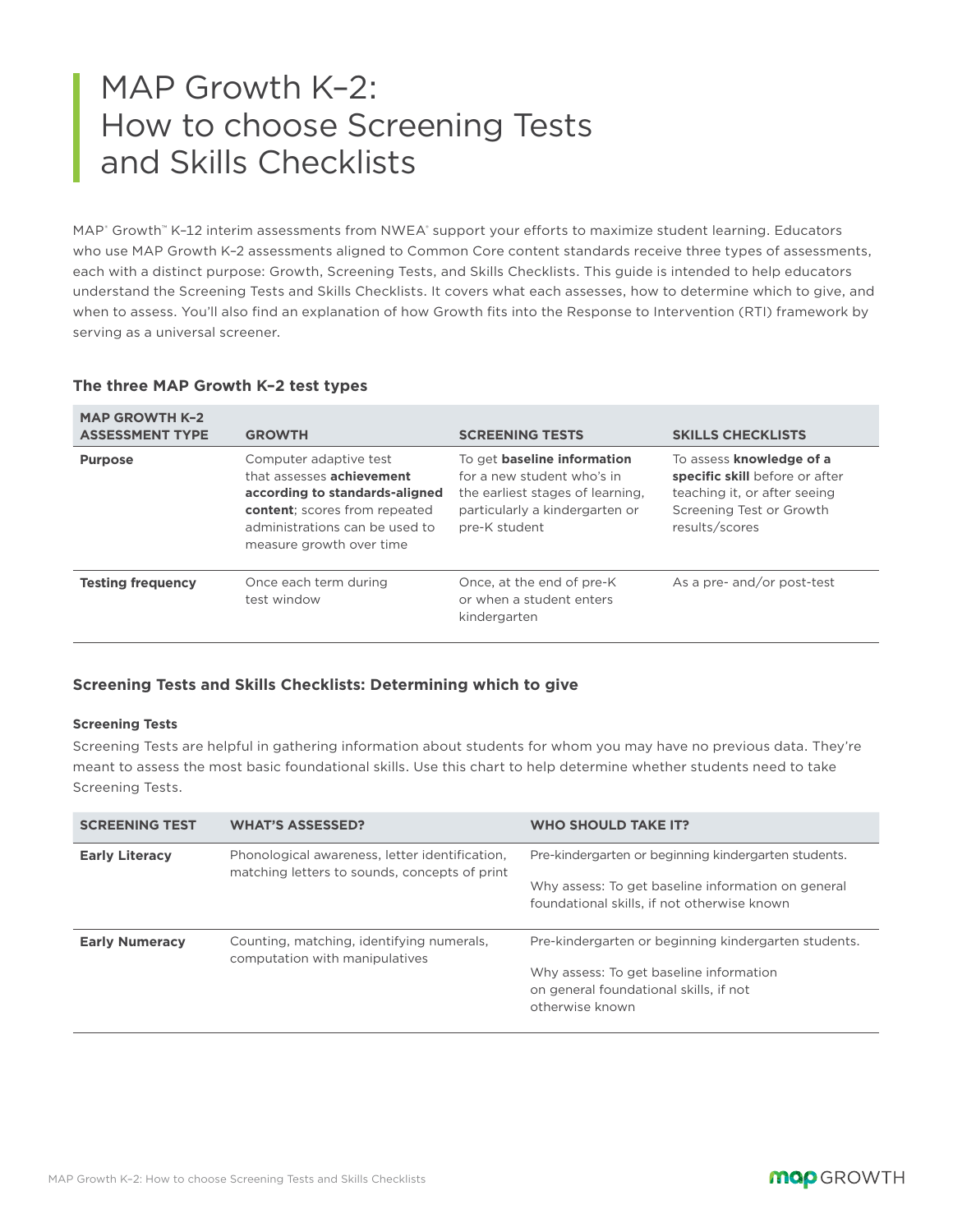### **Skills Checklists**

Skills Checklists offer a good way to gather information about what a student knows in certain skill areas. After you have Growth results, look at your students' goal area scores. Then use the charts on the next few pages to help determine which Skills Checklist(s) to administer if a student has low instructional area scores. Depending on the student's struggles, these charts can help you determine the Skills Checklist(s) to administer in order to get more information.

#### **Key to interpreting the charts**

- Colored boxes represent overlapping skills between Common Core instructional areas and a specific Skills Checklist
- Colored boxes with an  $\bigcup$  icon represent suggested starting points
- Blank cells indicate that the content of a Skills Checklist doesn't pertain to the content of the Common Core instructional areas\*
- Skills Checklists in reading isolate individual skills that are fundamental building blocks to independently reading connected text. As such, there is considerable overlap with the Foundational Skills instructional area for all grades. Recommended starting points for each grade level should be based on points of difficulty for students in each of these grade levels. The recommended Skills Checklists for the remaining three MAP Growth K–2 instructional areas help the teacher determine if the student with low instructional scores in one of those areas is also struggling with decoding

\*Foundational Skills and Number and Operations cover more of the foundational elements of reading and math, and therefore have more representation in Skills Checklists.

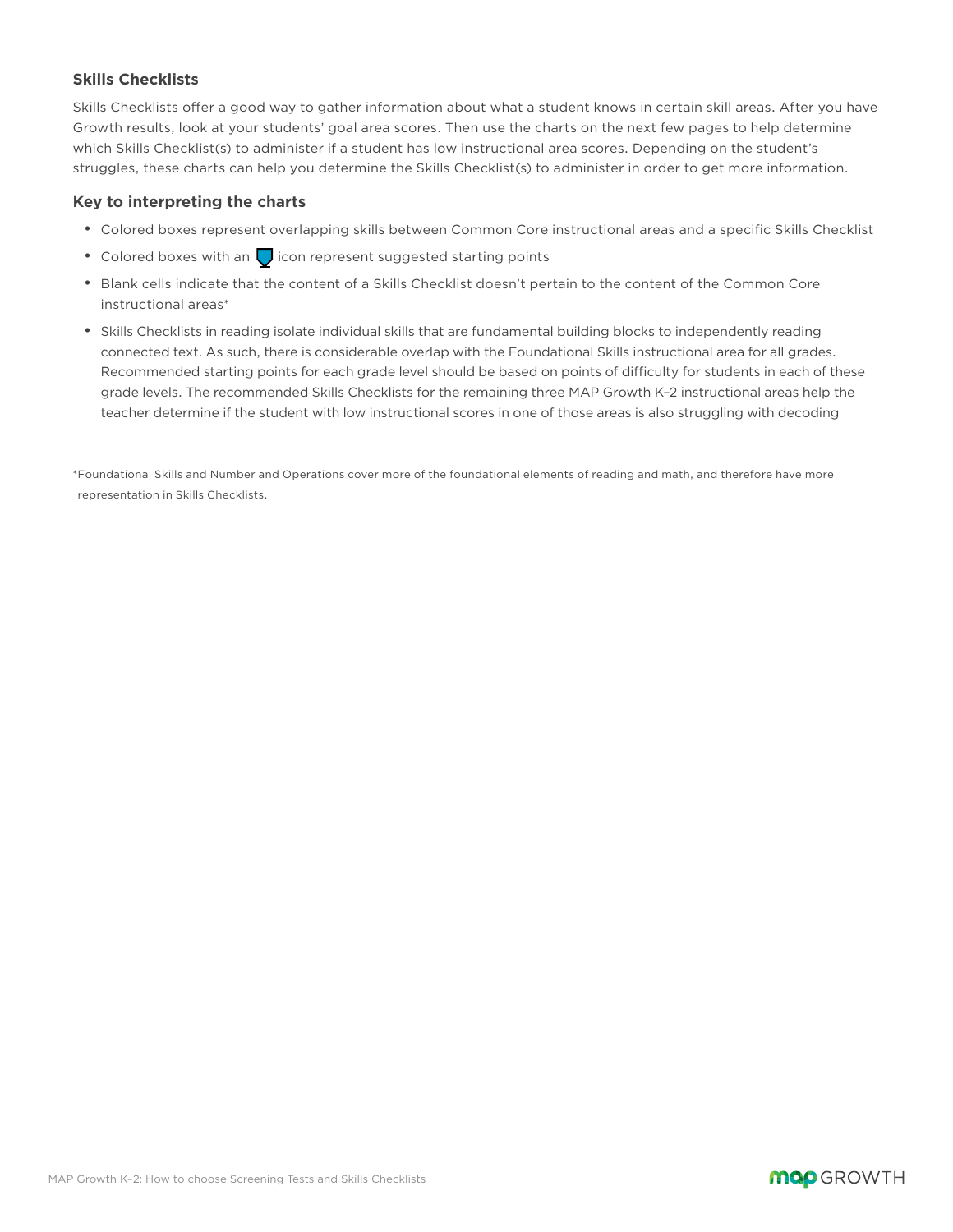| <b>Skills Checklists: Math</b>        |                                                                                                                                                                                                                                                 |                                                                                                                                                                                                                            | <b>KINDERGARTNERS</b>    |                         |          |                                      | <b>FIRST-GRADERS</b>     |                         |          | <b>SECOND-GRADERS</b>                        |                          |                         |          |
|---------------------------------------|-------------------------------------------------------------------------------------------------------------------------------------------------------------------------------------------------------------------------------------------------|----------------------------------------------------------------------------------------------------------------------------------------------------------------------------------------------------------------------------|--------------------------|-------------------------|----------|--------------------------------------|--------------------------|-------------------------|----------|----------------------------------------------|--------------------------|-------------------------|----------|
|                                       |                                                                                                                                                                                                                                                 | For students who struggle in a specific instructional area (identified by<br>the vertical labels below), use the Skills Checklists shaded in green.<br>The $\blacktriangledown$ icon represents suggested starting points. |                          |                         |          |                                      |                          |                         |          |                                              |                          |                         |          |
| <b>SKILLS</b><br><b>CHECKLISTS</b>    | <b>WHAT'S ASSESSED?</b>                                                                                                                                                                                                                         | Operations and<br>Algebraic Thinking                                                                                                                                                                                       | Number and<br>Operations | Measurement and<br>Data | Geometry | Operations and<br>Algebraic Thinking | Number and<br>Operations | Measurement and<br>Data | Geometry | hinking<br>Operations and<br>Algebraic Think | Number and<br>Operations | Measurement and<br>Data | Geometry |
| <b>Number Sense to 10</b>             |                                                                                                                                                                                                                                                 |                                                                                                                                                                                                                            |                          |                         |          |                                      |                          |                         |          |                                              |                          |                         |          |
| Counting,<br>Ordering, Place<br>Value | Counts to 10 backward and forward, one-<br>to-one correspondence, identifies ordinal<br>position, compares numbers using words,<br>groups objects into 10s                                                                                      |                                                                                                                                                                                                                            | $\bigcup$                |                         |          |                                      |                          |                         |          |                                              |                          |                         |          |
| Identifying/<br>Representing          | Names and represents numerals; composes<br>and decomposes numbers; identifies whole,<br>part, half; identifies coins and their value                                                                                                            |                                                                                                                                                                                                                            | $\bigtriangledown$       |                         |          |                                      |                          |                         | V        |                                              |                          |                         |          |
| <b>Number Sense to 20</b>             |                                                                                                                                                                                                                                                 |                                                                                                                                                                                                                            |                          |                         |          |                                      |                          |                         |          |                                              |                          |                         |          |
| Counting,<br>Place Value              | Counts by 1s, 2s, 5s forward and backward,<br>counts on from any number, one-to-one<br>correspondence, groups objects into 10s<br>and 1s                                                                                                        |                                                                                                                                                                                                                            |                          |                         |          |                                      | $\bigcup$                |                         |          |                                              |                          |                         |          |
| Identifying/<br>Representing          | Names and represents numerals, composes<br>and decomposes numbers, identifies<br>multiple ways of representing numbers,<br>identifies or represents fourths                                                                                     |                                                                                                                                                                                                                            |                          |                         |          |                                      | $\bigcup$                |                         |          |                                              |                          |                         |          |
| Ordering                              | Identifies ordinal position, compares<br>numbers using words, identifies one more<br>or one less than a given number, identifies<br>numbers between two given numbers,<br>compares values of coins                                              |                                                                                                                                                                                                                            |                          |                         |          |                                      | V                        |                         |          |                                              |                          |                         |          |
| Number Sense to 100                   |                                                                                                                                                                                                                                                 |                                                                                                                                                                                                                            |                          |                         |          |                                      |                          |                         |          |                                              |                          |                         |          |
| Counting                              | Counts by 1s, 2s, 5s, 10s and counts on by<br>10 <sub>s</sub>                                                                                                                                                                                   |                                                                                                                                                                                                                            |                          |                         |          |                                      |                          |                         |          |                                              | $\backslash$             |                         |          |
| Identifying/<br>Representing          | Identifies and represents numerals, composes<br>and decomposes numbers, identifies multiple<br>ways of representing whole numbers,<br>fractions (thirds), and money                                                                             |                                                                                                                                                                                                                            |                          |                         |          |                                      |                          |                         |          |                                              | $\bigtriangledown$       | U                       |          |
| Ordering                              | Compares numbers, identifies one more<br>or one less than a given number using<br>symbols, identifies numbers between two<br>given numbers, orders and compares the<br>value of coins                                                           |                                                                                                                                                                                                                            |                          |                         |          |                                      |                          |                         |          |                                              |                          |                         |          |
| Place Value                           | Identifies standard form notation, identifies<br>number of sets, reorganizes groups of 10s<br>and 1s                                                                                                                                            |                                                                                                                                                                                                                            |                          |                         |          |                                      |                          |                         |          |                                              | Ų                        |                         |          |
| <b>Number Sense to 1000</b>           |                                                                                                                                                                                                                                                 |                                                                                                                                                                                                                            |                          |                         |          |                                      |                          |                         |          |                                              |                          |                         |          |
| Counting                              | Counts by 2s, 3s, 5s, 10s, 100s and counts<br>on by 10s                                                                                                                                                                                         |                                                                                                                                                                                                                            |                          |                         |          |                                      |                          |                         |          |                                              |                          |                         |          |
| ldentifying/<br>Representing          | Identifies and represents numerals, composes<br>and decomposes numbers, identifies multiple<br>ways of representing whole numbers,<br>fractions (eighths), and money                                                                            |                                                                                                                                                                                                                            |                          |                         |          |                                      |                          |                         |          |                                              |                          |                         |          |
| Ordering                              | Compares numbers using words and<br>symbols, identifies numbers ten more or ten<br>less than a given number, identifies numbers<br>one hundred more or one hundred less than<br>a given number, identifies numbers between<br>two given numbers |                                                                                                                                                                                                                            |                          |                         |          |                                      |                          |                         |          |                                              |                          |                         |          |
| Place Value                           | Groups objects into 100s, 10s, and 1s,<br>identifies the number of 100s, 10s, and<br>1s in a given number, identifies standard<br>form notation, identifies multiple ways of<br>representing place value                                        |                                                                                                                                                                                                                            |                          |                         |          |                                      |                          |                         |          |                                              |                          |                         |          |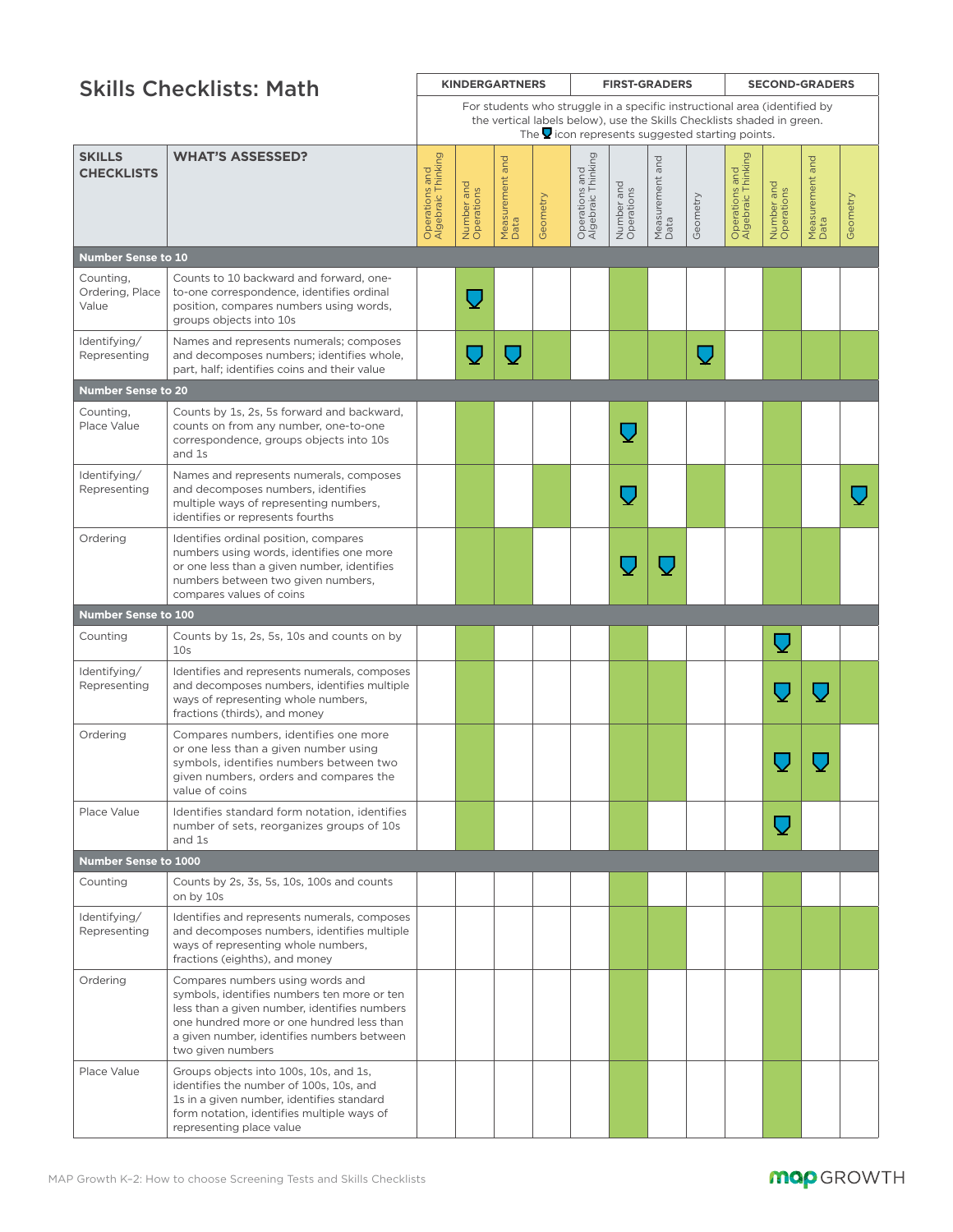| <b>Skills Checklists: Math</b>                            |                                                                                                                                                                             |                                                                                                                                                                                                                            |                          | <b>KINDERGARTNERS</b>   |          |                                      |                          | <b>FIRST-GRADERS</b>    |          | <b>SECOND-GRADERS</b>                |                          |                         |          |
|-----------------------------------------------------------|-----------------------------------------------------------------------------------------------------------------------------------------------------------------------------|----------------------------------------------------------------------------------------------------------------------------------------------------------------------------------------------------------------------------|--------------------------|-------------------------|----------|--------------------------------------|--------------------------|-------------------------|----------|--------------------------------------|--------------------------|-------------------------|----------|
|                                                           |                                                                                                                                                                             | For students who struggle in a specific instructional area (identified by<br>the vertical labels below), use the Skills Checklists shaded in green.<br>The $\blacktriangledown$ icon represents suggested starting points. |                          |                         |          |                                      |                          |                         |          |                                      |                          |                         |          |
| <b>SKILLS</b><br><b>CHECKLISTS</b>                        | <b>WHAT'S ASSESSED?</b>                                                                                                                                                     | Operations and<br>Algebraic Thinking                                                                                                                                                                                       | Number and<br>Operations | Measurement and<br>Data | Geometry | Operations and<br>Algebraic Thinking | Number and<br>Operations | Measurement and<br>Data | Geometry | Operations and<br>Algebraic Thinking | Number and<br>Operations | Measurement and<br>Data | Geometry |
| <b>Computation to 10</b>                                  |                                                                                                                                                                             |                                                                                                                                                                                                                            |                          |                         |          |                                      |                          |                         |          |                                      |                          |                         |          |
| Using<br>Manipulatives                                    | Addition computation and word problems<br>using manipulatives, subtraction<br>computation and story problems using<br>manipulatives                                         | $\bigtriangledown$                                                                                                                                                                                                         |                          |                         |          | V                                    |                          |                         |          |                                      |                          |                         |          |
| <b>Using Numbers</b>                                      | One-digit addition and subtraction<br>(horizontal and vertical format), adding three<br>numbers                                                                             | V                                                                                                                                                                                                                          |                          |                         |          | $\backslash$                         |                          |                         |          |                                      |                          |                         |          |
| Problem<br>Solving                                        | Addition and subtraction word problems                                                                                                                                      | $\bigtriangledown$                                                                                                                                                                                                         |                          |                         |          | V                                    |                          |                         |          |                                      |                          |                         |          |
| <b>Computation to 20</b>                                  |                                                                                                                                                                             |                                                                                                                                                                                                                            |                          |                         |          |                                      |                          |                         |          |                                      |                          |                         |          |
| Using<br>Manipulatives                                    | Addition computation and story problems<br>using manipulatives, subtraction<br>computation, and subtraction story<br>problems using manipulatives                           |                                                                                                                                                                                                                            |                          |                         |          |                                      |                          |                         |          | $\bigcup$                            |                          |                         |          |
| <b>Using Numbers</b>                                      | One-digit addition and subtraction<br>(horizontal and vertical format), adding three<br>numbers                                                                             |                                                                                                                                                                                                                            |                          |                         |          |                                      |                          |                         |          | V                                    |                          |                         |          |
| Problem<br>Solving                                        | Addition and subtraction word problems                                                                                                                                      |                                                                                                                                                                                                                            |                          |                         |          |                                      |                          |                         |          | U                                    |                          |                         |          |
| <b>Computation to 100</b>                                 |                                                                                                                                                                             |                                                                                                                                                                                                                            |                          |                         |          |                                      |                          |                         |          |                                      |                          |                         |          |
| No Regrouping<br>- Using<br>Manipulatives                 | Addition, subtraction, multiplication and<br>division using manipulatives (repeated<br>addition and repeated subtraction)                                                   |                                                                                                                                                                                                                            |                          |                         |          |                                      |                          |                         |          |                                      |                          |                         |          |
| No Regrouping<br>- Using<br>Numbers                       | One- and two-digit addition and subtraction<br>(horizontal and vertical format), adding<br>multiple numbers, multiplication basic facts<br>(horizontal and vertical format) |                                                                                                                                                                                                                            |                          |                         |          |                                      |                          |                         |          |                                      |                          |                         |          |
| No Regrouping<br>- Problem<br>Solving                     | Addition and subtraction word problems                                                                                                                                      |                                                                                                                                                                                                                            |                          |                         |          |                                      |                          |                         |          |                                      |                          |                         |          |
| With<br>Regrouping<br>- Using<br>Manipulatives            | Addition, subtraction, multiplication and<br>division using manipulatives (arrays and<br>equal sharing)                                                                     |                                                                                                                                                                                                                            |                          |                         |          |                                      |                          |                         |          |                                      |                          |                         |          |
| With<br>Regrouping -<br><b>Using Numbers</b>              | One- and two-digit addition and subtraction<br>(horizontal and vertical format), adding<br>multiple numbers, two-digit multiplication,<br>and division basic facts          |                                                                                                                                                                                                                            |                          |                         |          |                                      |                          |                         |          |                                      |                          |                         |          |
| With<br>Regrouping<br>- Problem<br>Solving/<br>Estimation | Addition and subtraction word problems,<br>and estimation                                                                                                                   |                                                                                                                                                                                                                            |                          |                         |          |                                      |                          |                         |          |                                      |                          |                         |          |
| <b>Computation to 1000</b>                                |                                                                                                                                                                             |                                                                                                                                                                                                                            |                          |                         |          |                                      |                          |                         |          |                                      |                          |                         |          |
| Using<br>Manipulatives                                    | Addition, subtraction, multiplication<br>and division (with remainders) using<br>manipulatives                                                                              |                                                                                                                                                                                                                            |                          |                         |          |                                      |                          |                         |          |                                      |                          |                         |          |
| <b>Using Numbers</b>                                      | Two- or three-digit addition, subtraction,<br>multiplication, division                                                                                                      |                                                                                                                                                                                                                            |                          |                         |          |                                      |                          |                         |          |                                      |                          |                         |          |
| Problem<br>Solving/<br>Estimation                         | Addition, subtraction, multiplication, and<br>division word problems, and estimation                                                                                        |                                                                                                                                                                                                                            |                          |                         |          |                                      |                          |                         |          |                                      |                          |                         |          |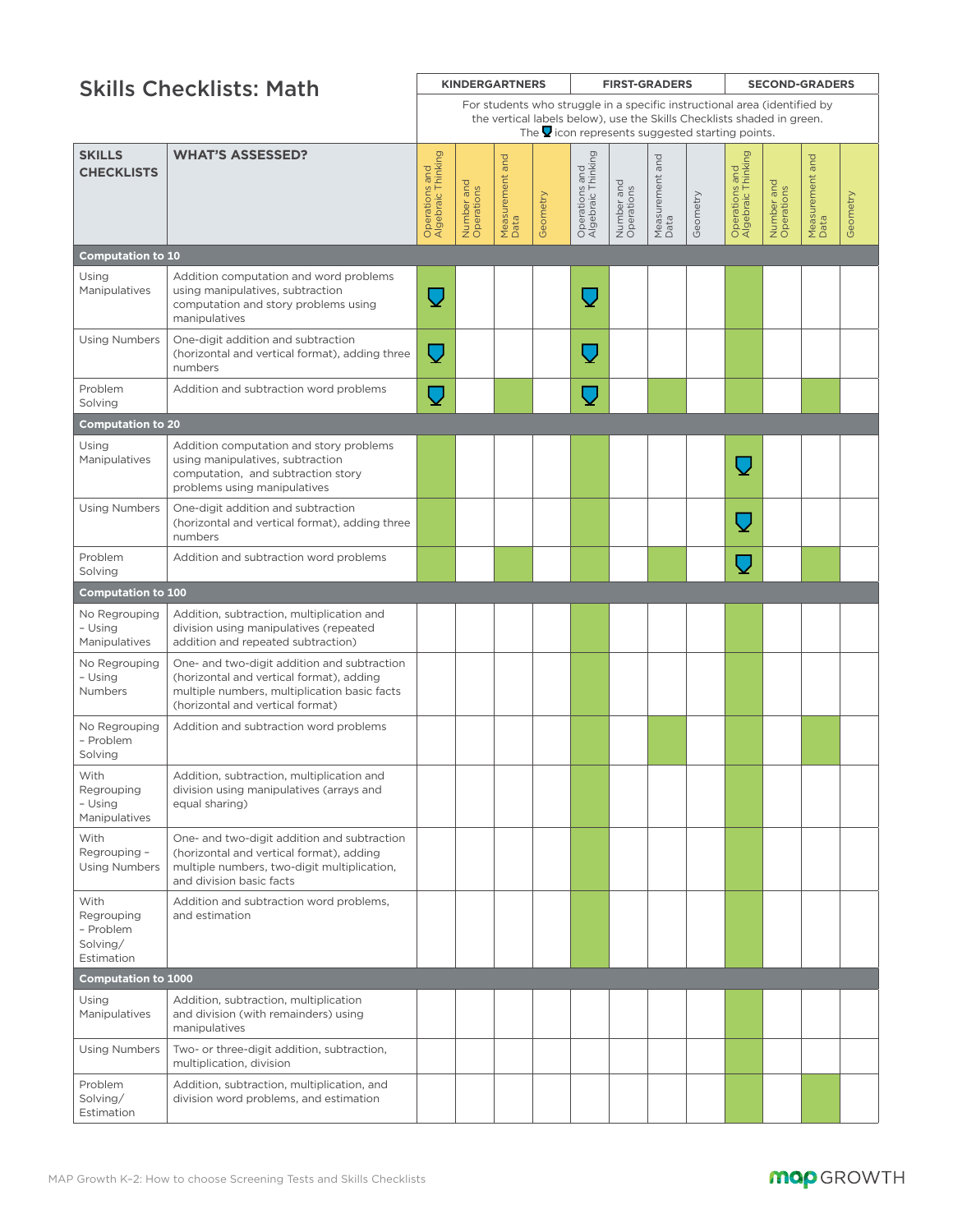| <b>Skills Checklists: Reading</b>                              |                                                                                                                                                |                                                                                                                                                                                                                             |                              | <b>KINDERGARTNERS</b>           |                                        | <b>FIRST-GRADERS</b> |                         |                                 |                                 | <b>SECOND-GRADERS</b> |                         |                                 |                                        |
|----------------------------------------------------------------|------------------------------------------------------------------------------------------------------------------------------------------------|-----------------------------------------------------------------------------------------------------------------------------------------------------------------------------------------------------------------------------|------------------------------|---------------------------------|----------------------------------------|----------------------|-------------------------|---------------------------------|---------------------------------|-----------------------|-------------------------|---------------------------------|----------------------------------------|
|                                                                |                                                                                                                                                | For students who struggle in a specific instructional area (identified by<br>the vertical labels below), use the Skills Checklists shaded in green.<br>The $\blacktriangleright$ icon represents suggested starting points. |                              |                                 |                                        |                      |                         |                                 |                                 |                       |                         |                                 |                                        |
| <b>SKILLS</b><br><b>CHECKLISTS</b>                             | <b>WHAT'S ASSESSED?</b>                                                                                                                        | Foundational Skills                                                                                                                                                                                                         | and<br>Language a<br>Writing | Literature and<br>Informational | <b>Vocabulary Use</b><br>and Functions | Foundational Skills  | Language and<br>Writing | Literature and<br>Informational | Vocabulary Use<br>and Functions | Foundational Skills   | Language and<br>Writing | Literature and<br>Informational | <b>Vocabulary Use</b><br>and Functions |
| Phonological<br>Awareness                                      | Identifies rhyming words, identifies words<br>with the same number of syllables (one-,<br>two-, and three-syllable words), blends<br>syllables | $\bigcup$                                                                                                                                                                                                                   |                              |                                 |                                        |                      |                         |                                 |                                 |                       |                         |                                 |                                        |
| Phonemic<br>Awareness:<br>Phoneme<br>Identification            | Identifies initial consonant, medial vowel,<br>and final consonant sounds                                                                      | $\bigcup$                                                                                                                                                                                                                   |                              |                                 |                                        |                      |                         |                                 |                                 |                       |                         |                                 |                                        |
| Phonemic<br>Awareness:<br>Manipulation<br>of Sounds            | Blends, substitutes, and deletes phonemes                                                                                                      |                                                                                                                                                                                                                             |                              |                                 |                                        | V                    |                         |                                 |                                 |                       |                         |                                 |                                        |
| Letter<br>Identification                                       | Identifies upper- and lowercase letters                                                                                                        | $\bigcup$                                                                                                                                                                                                                   |                              |                                 |                                        |                      |                         |                                 |                                 |                       |                         |                                 |                                        |
| Phonics:<br>Matching<br>Letters to<br>Sounds                   | Matches letters to consonant and vowel<br>sounds                                                                                               |                                                                                                                                                                                                                             |                              | $\bigcup$                       |                                        | $\bigcup$            |                         | IJ                              |                                 |                       |                         | $\bigcup$                       |                                        |
| Syllable<br>Types: Vowel<br>Digraphs/<br>Diphthongs            | Decodes words with vowel digraphs and<br>diphthongs                                                                                            |                                                                                                                                                                                                                             |                              |                                 |                                        |                      |                         | $\bigcirc$                      |                                 |                       |                         |                                 |                                        |
| Syllable Types:<br>CVC, CVCe,<br>R-controlled                  | Decodes CVC, CVCe, and r-controlled words                                                                                                      |                                                                                                                                                                                                                             | V                            |                                 |                                        |                      | $\bigtriangledown$      |                                 |                                 | U                     |                         | $\bigcirc$                      |                                        |
| Decode:<br>Consonant<br>Blends/<br>Digraphs                    | Identifies letters that make up initial and final<br>consonant blends, initial consonant clusters,<br>and initial and final consonant digraphs | $\rm\bf \nabla$                                                                                                                                                                                                             |                              | Ų                               |                                        | Ç                    |                         |                                 |                                 |                       |                         |                                 |                                        |
| Decode: Multi-<br>syllable Words,<br>Affixes, Open/<br>$C+ e $ | Decodes multisyllabic words with inflectional<br>endings, prefixes and suffixes, and<br>consonant+le                                           |                                                                                                                                                                                                                             | $\bigtriangledown$           |                                 | V                                      |                      | $\bigcirc$              |                                 | $\bigcirc$                      | $\bigtriangledown$    | $\bigcirc$              | $\bigcup$                       |                                        |
| Decode:<br>Spelling<br>Patterns/Word<br>Families               | Decodes words with common spelling<br>patterns (e.g., -unk, -ock, etc.)                                                                        |                                                                                                                                                                                                                             | $\bigcup$                    |                                 |                                        |                      |                         |                                 |                                 | ◡                     |                         |                                 |                                        |